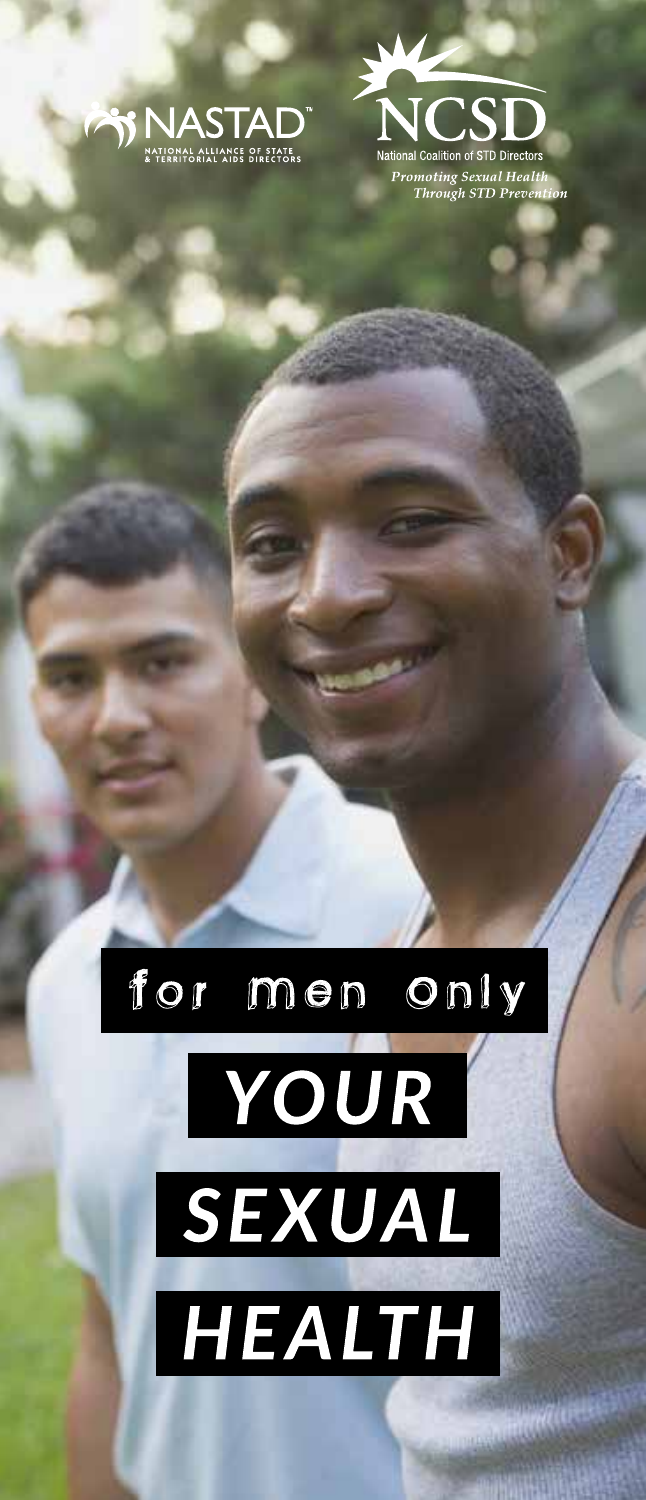you are a man that ONLY has sex with women this may not be the brochure for you.

To find resources that best meet your needs check out the following website: http://www.cdc.gov/men

Whether you are gay, bisexual or any man who has sex with other men (MSM), there are certain health services that are important for you to talk about with your doctor to protect your sexual health. This brief pamphlet is designed to help you get the best sexual health care during your visit to the doctor.



#### **CHOOSING YOUR DOCTOR**

For many Black and Latino gay, bisexual men or other MSM, finding a doctor that you feel comfortable with discussing your sexual behaviors often proves difficult. Part of building a relationship with your doctor is figuring out if you and your doctor are a good match.

During the doctor visits ask yourself:

- Do you feel judgment from your doctor because of your race, ethnicity, sexual behaviors?
- Do you feel confident in your doctor's ability to help you?
- Do you feel like your questions and concerns are welcomed by your doctor?
- Do you feel rushed during your visit?

If your answers to these questions cause you concern, then it might be time to find a new doctor.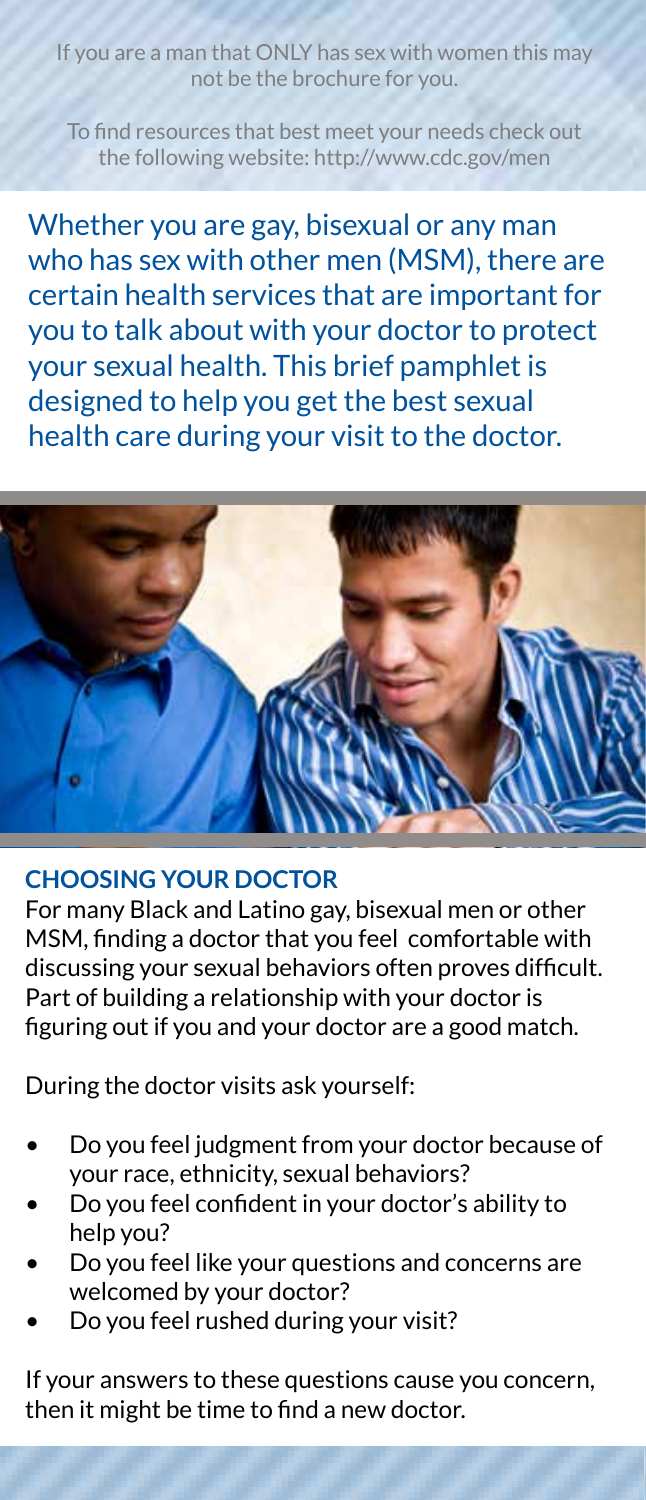To receive a better quality of service, it is important to build a relationship with your doctor that allows for open [oddslot](https://oddslot.com/) conversations.

Your doctor may ask you questions that might seem personal, however, by answering these questions you provide your doctor with information that may help you lower your risk of STDs including HIV. These questions could include:

- Are you currently sexually active?
- In the last three to six months, how many sexual partners have you had?
- Do you have sex with women, men, both, transgender persons, or all of the above?
- Have you had unprotected anal, oral or vaginal sex?
- Have you ever had an STD test where your doctor took a q-tip like swab of the back of your throat or rectum?
- Have you had a positive test result for HIV or other STDs? If yes, were you treated at that time?
- Do you or your partner engage in recreational drug use like shooting up or using club drugs?

In some cases, your doctor may not ask you these questions. So, you should be prepared to offer this information on your own.

You should also come to your doctor visits with any additional questions that you have about your sexual health and wellbeing. For example:

- Am I using condoms correctly?
- Should I douche every time before I bottom?
- Sometimes after sex, I find blood in my stool; what does that mean?

Another part of having a conversation with your doctor is being able to talk about any sexual health issues or concerns you may have, including sexual assault or domestic violence. Although your doctor might not have all the resources to help you, s/he should be able to direct you to a trained professional who can assist with these concerns.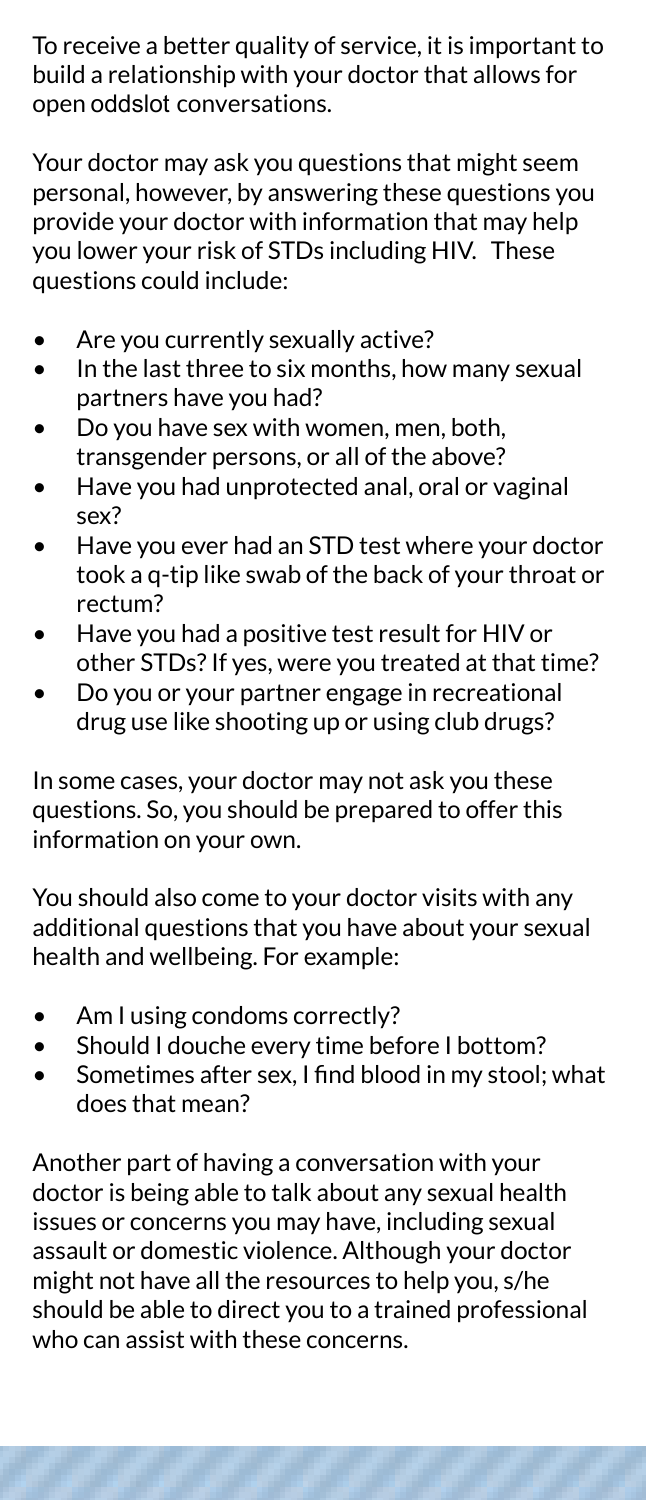# **SAFER SEX**

Sex is natural and should be enjoyable, but remember that it is not without risks and responsibilities so when you have sex:

- Use condoms
- Get tested
- Get treated
- Know your status

Sometimes certain tests specific to gay, bisexual or other MSM are not performed, which leaves many men at risk for STDs, and HIV infection.

If you are having anal or oral sex, ask your doctor about swabbing your throat and/or your rectum for Gonorrhea and Chlamydia, because a pee-in-a-cup test (or urine-based test) will not find Gonorrhea or Chlamydia in your throat or rectum.



# **CONDOM FACTS**

Condoms are an important tool in preventing HIV and STDs. When used correctly, every time you have sex, latex condoms and other barrier methods limit your risk for getting HIV and other STDs. If you use lube, use only water-based with latex condoms because oilbased lubricants weaken the condom.

# **PREVENT, TEST, AND TREAT**

Since many common STDs have NO SYMPTOMS, STD testing should be a regular part of your life if you are sexually active. It is important to talk with your doctor when you notice something different about your body.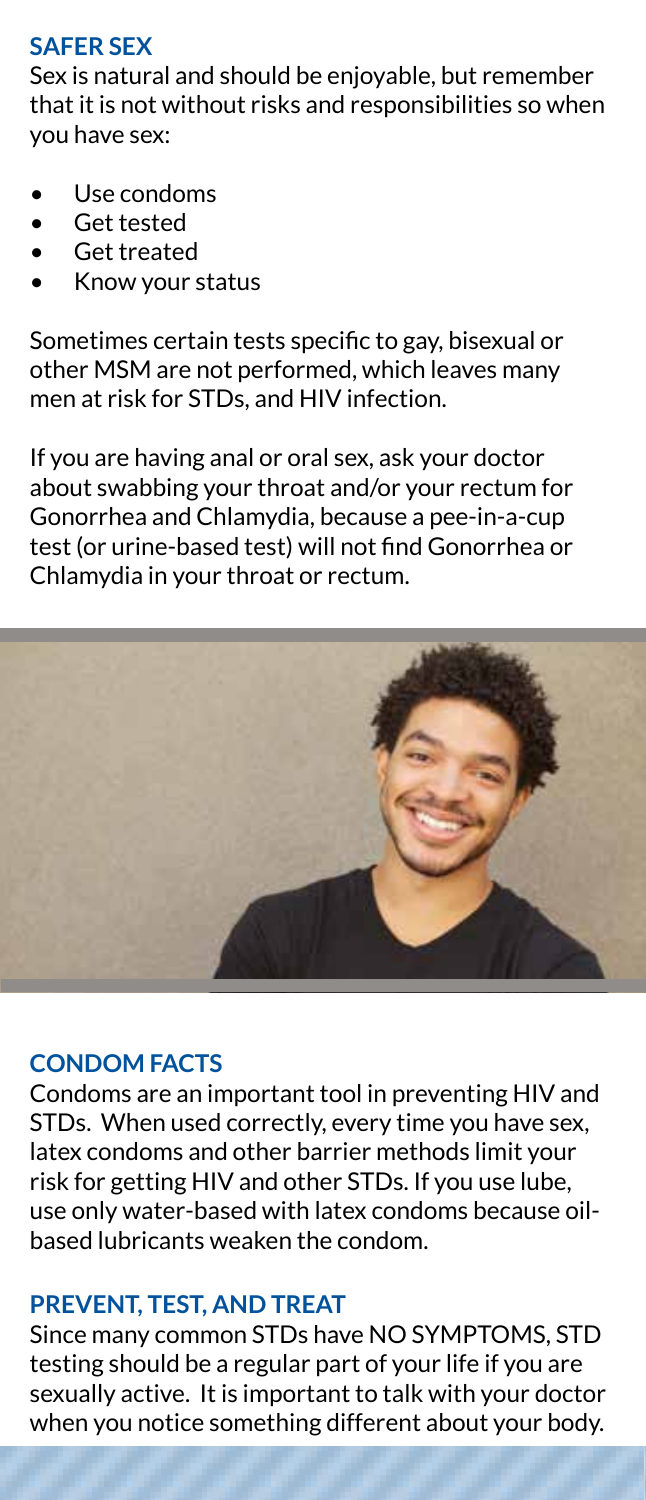

The following chart lists four common STDs. You should contact your doctor if you notice any symptoms listed in the chart.

| <b>STD</b>      | <b>Possible Symptoms</b>                                                                                                          |
|-----------------|-----------------------------------------------------------------------------------------------------------------------------------|
| Chlamydia       | Discharge,<br>burning or itch-<br>ing around the<br>opening penis or<br>anus                                                      |
| Gonorrhea       | Penile discharge,<br>swollen testicles;<br>soreness and<br>itching in the<br>anal area, anal<br>discharge, anal<br>or rectal pain |
| <b>Syphilis</b> | Painless sore<br>called a chancre;<br>rash on hands/-<br>feet and/or<br>general body<br>rash                                      |
| нıv             | Flu-like symp-<br>toms during the<br>time of early<br>infection                                                                   |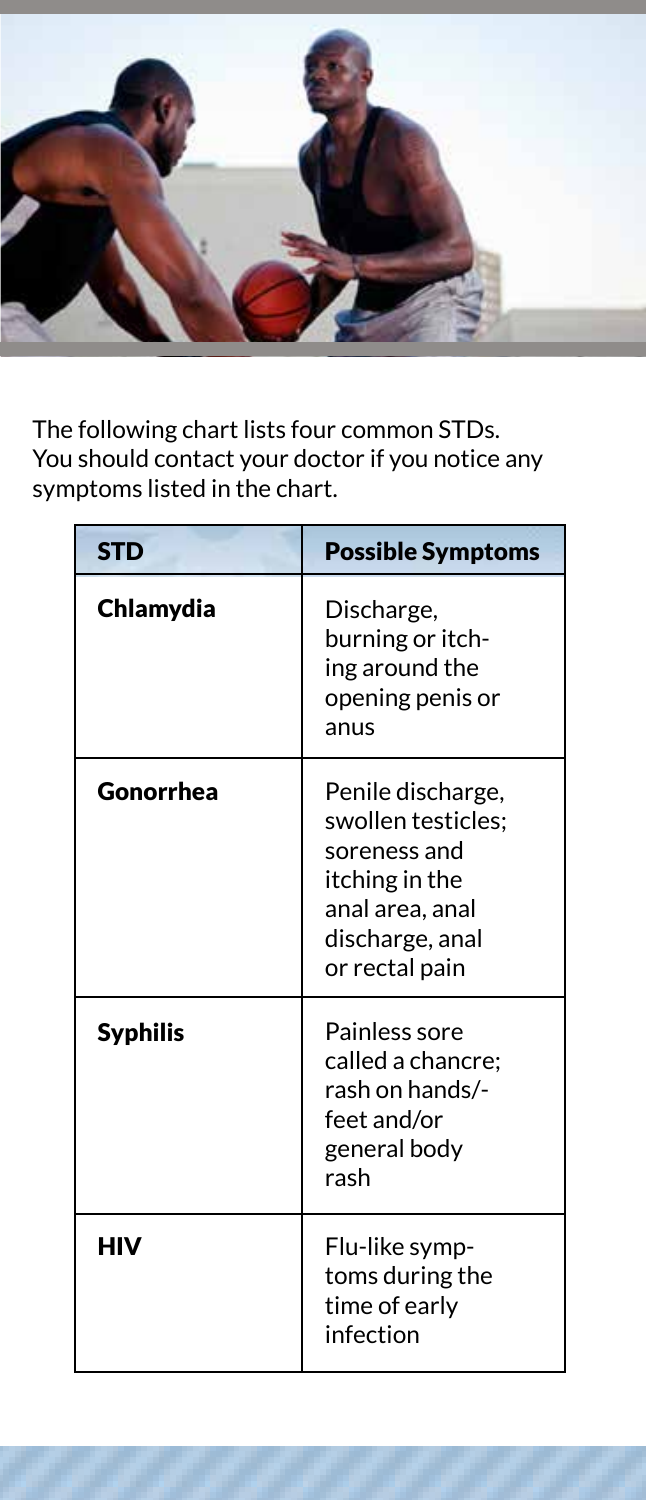In addition to the four STDs listed above, there are other common STDs that have varying symptoms. For more information about other STDs please talk with your doctor or check out the CDC website:

1. Centers for Disease Control and Prevention: www.cdc.gov/msmhealth

And when it comes to STDs, the good news is that all STDs are treatable. Some can even be prevented through vaccines and many others can be cured.

# **NOTIFY YOUR PARTNER**

If after being tested you are diagnosed with an STD, it becomes important to:

- get treated for your infection
- and notify your sex partners

Although it is a difficult conversation, it is important that your most recent sex partners be informed that they should be tested. There are many reasons (e.g.,



fear of partner violence) why some men choose to anonymously inform their partners via e-mail. Most health departments have staff that can anonymously inform your partners for you. You can also inform your partners on your own, via email or texting. However, if you decide to anonymously inform your partners you may want to consider this website: www.inspot.org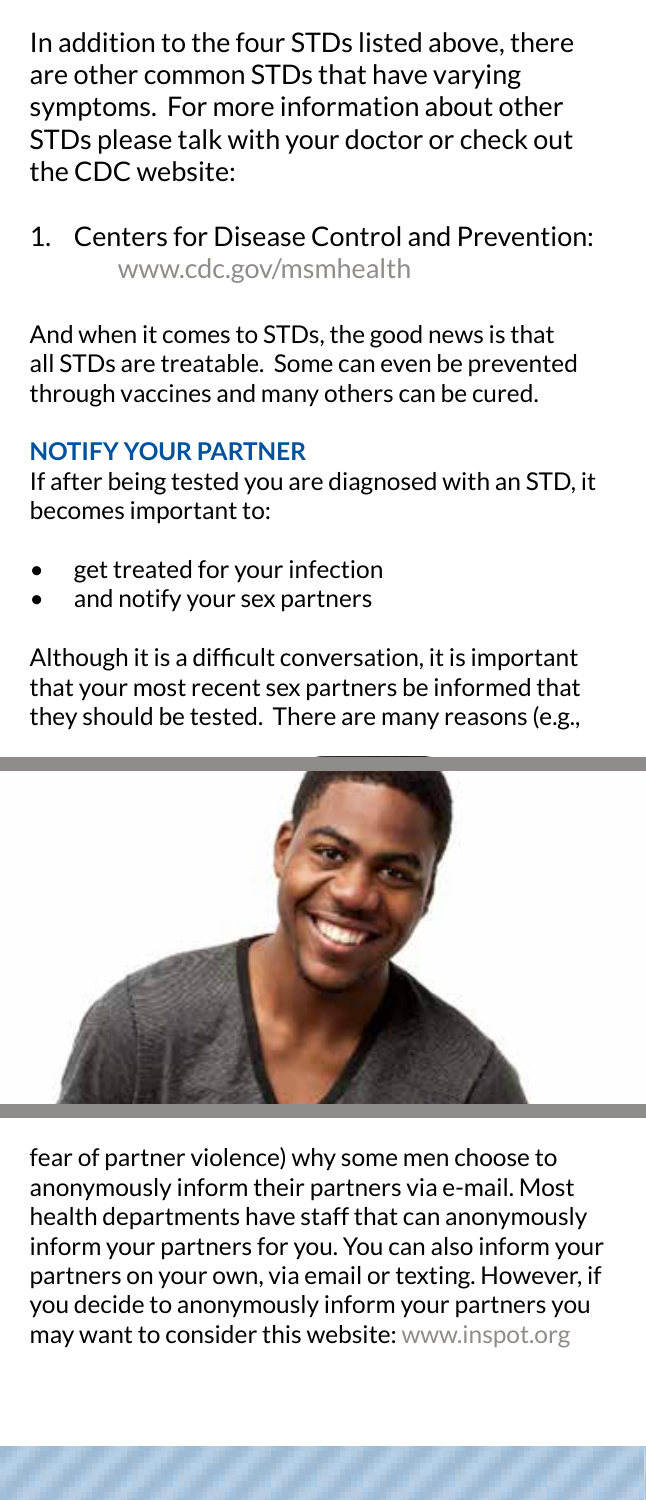

#### **GET VACCINATED**

Beyond testing and using condoms, being vaccinated is another way to limit your risk of getting some STDs. As a man who has sex with men, you should be vaccinated for Hepatitis A & B. Please talk with your doctor about Hepatitis A & B vaccines.

There is also a vaccine for the Human Papillomavirus (HPV), which has been known to cause genital warts as well as forms of anal cancers. Among men, HPV related anal cancer is highest among gay, bisexual and other MSM. You should talk to your doctor about being vaccinated for Human Papillomavirus (HPV). Currently there is only one vaccine available to men for HPV.

# **STANDARD OF CARE FOR HIV-POSITIVE MSM**

HIV-positive gay, bisexual, and MSM have unique sexual health needs and challenges. If you are an HIV-positive gay/MSM, having a doctor who is knowledgeable about HIV care and who can provide you with correct and adequate information is important.

Already having HIV makes a person more susceptible to contracting another STD. So it is important to regularly test for other STDs. Many of the most common STDs: Chlamydia, Gonorrhea, and Syphilis are easily treated. Being HIV positive and contracting other STDs or being co-infected can cause complications with both your immune system and antiretroviral medication, particularly with syphilis co-infection.